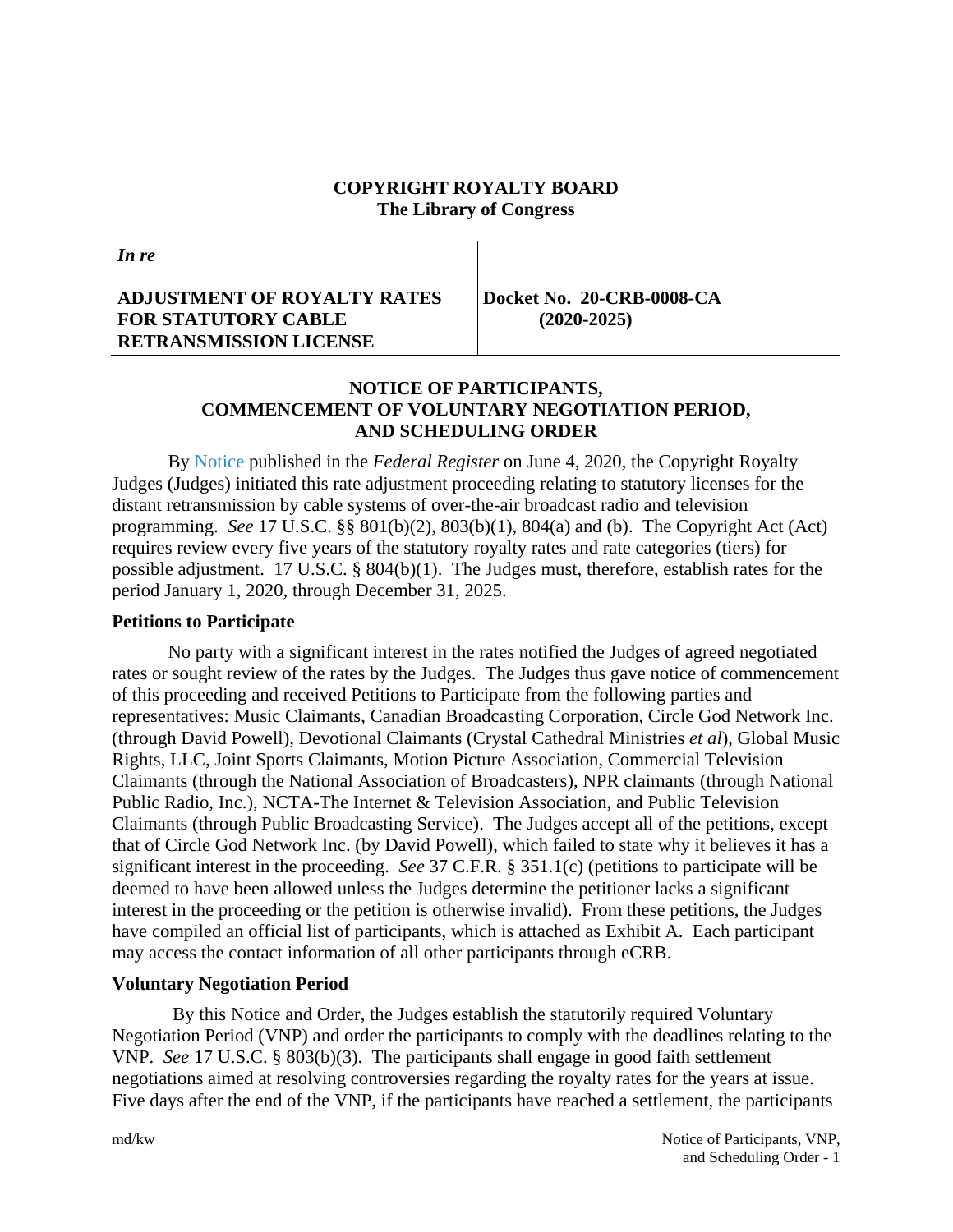shall file a Joint Notice of Settlement detailing the terms of that settlement. By the same date, if the participants do not reach complete agreement, they shall file a Joint Notice of Controversy identifying any outstanding factual or legal issues that remain unresolved and proposing a schedule for the submission of written direct statements.

#### **Scheduling Order**

The Voluntary Negotiation Period shall commence on the date of this Notice and Order and shall end January 19, 2021. The parties shall file the Joint Notice of Settlement or Joint Notice of Controversy by January 27, 2021.

### **SO ORDERED.**

J. M. Den  $15:58:00 - 04'00'$ 

Digitally signed by Jesse Feder Date: 2020.10.20

Jesse M. Feder Chief Copyright Royalty Judge

DATED: October 20, 2021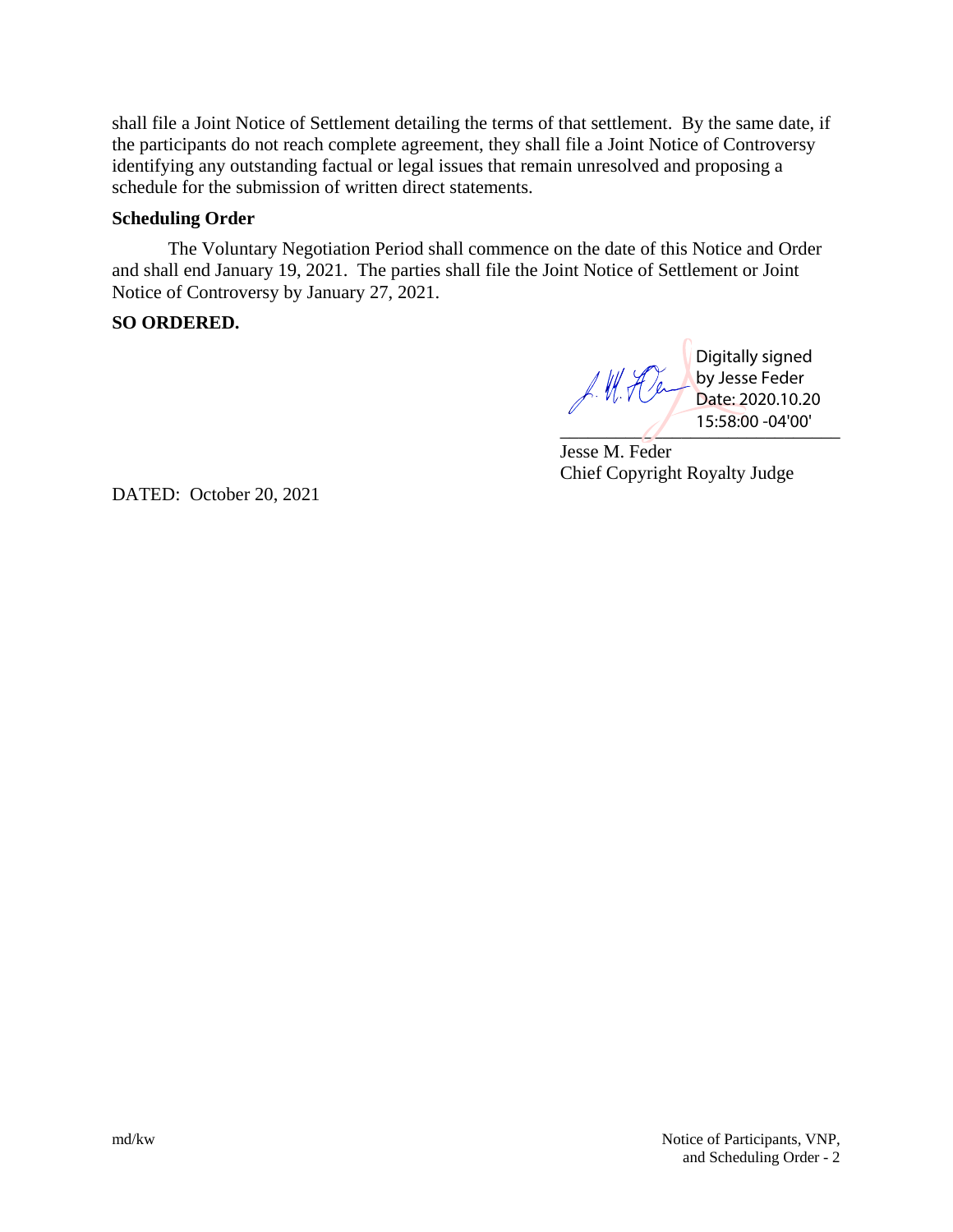## **Exhibit A**

# **LIST OF PARTICIPANTS**

| Music Claimants:               | Broadcast Music, Inc.                                               |
|--------------------------------|---------------------------------------------------------------------|
|                                | American Society of Composers, Authors and Publishers               |
|                                | SESAC Performing Rights, LLC)                                       |
| <b>Canadian Claimants</b>      |                                                                     |
| Group                          |                                                                     |
| (by Canadian                   |                                                                     |
| <b>Broadcasting</b>            |                                                                     |
| Corporation)                   |                                                                     |
| [Devotional Claimants]:        | Andrew Wommack Ministries, Inc.                                     |
|                                | Amazing Facts, Inc.                                                 |
|                                | American Religious Town Hall Meeting, Inc.                          |
|                                | <b>Billy Graham Evangelistic Association</b>                        |
|                                | The Christian Broadcasting Network, Inc.                            |
|                                | Coral Ridge Ministries Media, Inc.                                  |
|                                | <b>Crenshaw Christian Center</b>                                    |
|                                | Crystal Cathedral Ministries, Inc.                                  |
|                                | Christian Television Corporation, Inc. (and subsidiaries/affiliated |
|                                | entities)                                                           |
|                                | In Touch Ministries, Inc.                                           |
|                                | It Is Written                                                       |
|                                | John Hagee Ministries, Inc.                                         |
|                                | Joseph Prince Ministries, Inc.                                      |
|                                | Joyce Meyer Ministries, Inc.                                        |
|                                | Kerry Shook Ministries, a ministry of The Woodlands Church, Inc.    |
|                                | d/b/a Woodlands Church                                              |
|                                | Lakewood Church / Joel Osteen Ministries                            |
|                                | Leading the Way with Dr. Michael Youssef, Inc.                      |
|                                | Living Church of God (International), Inc.                          |
|                                | Living Word Christian Center, a/k/a Bill Winston Ministries         |
|                                | Messianic Vision, Inc.                                              |
|                                | North Point Ministries, Inc.                                        |
|                                | Philadelphia Church of God, Inc.                                    |
|                                | <b>Rick Renner Ministries</b>                                       |
|                                | Turning Point for God                                               |
| Global Music Rights,           | GMR's affiliated songwriters, composers, and music publishers       |
| LLC:                           | Global Music Rights, LLC                                            |
| <b>Joint Sports Claimants:</b> | Office of the Commissioner of Baseball                              |
|                                | <b>National Football League</b>                                     |
|                                | <b>National Basketball Association</b>                              |
|                                | <b>Women's National Basketball Association</b>                      |
|                                | National Hockey League                                              |
|                                | National Collegiate Athletic Association                            |
|                                |                                                                     |